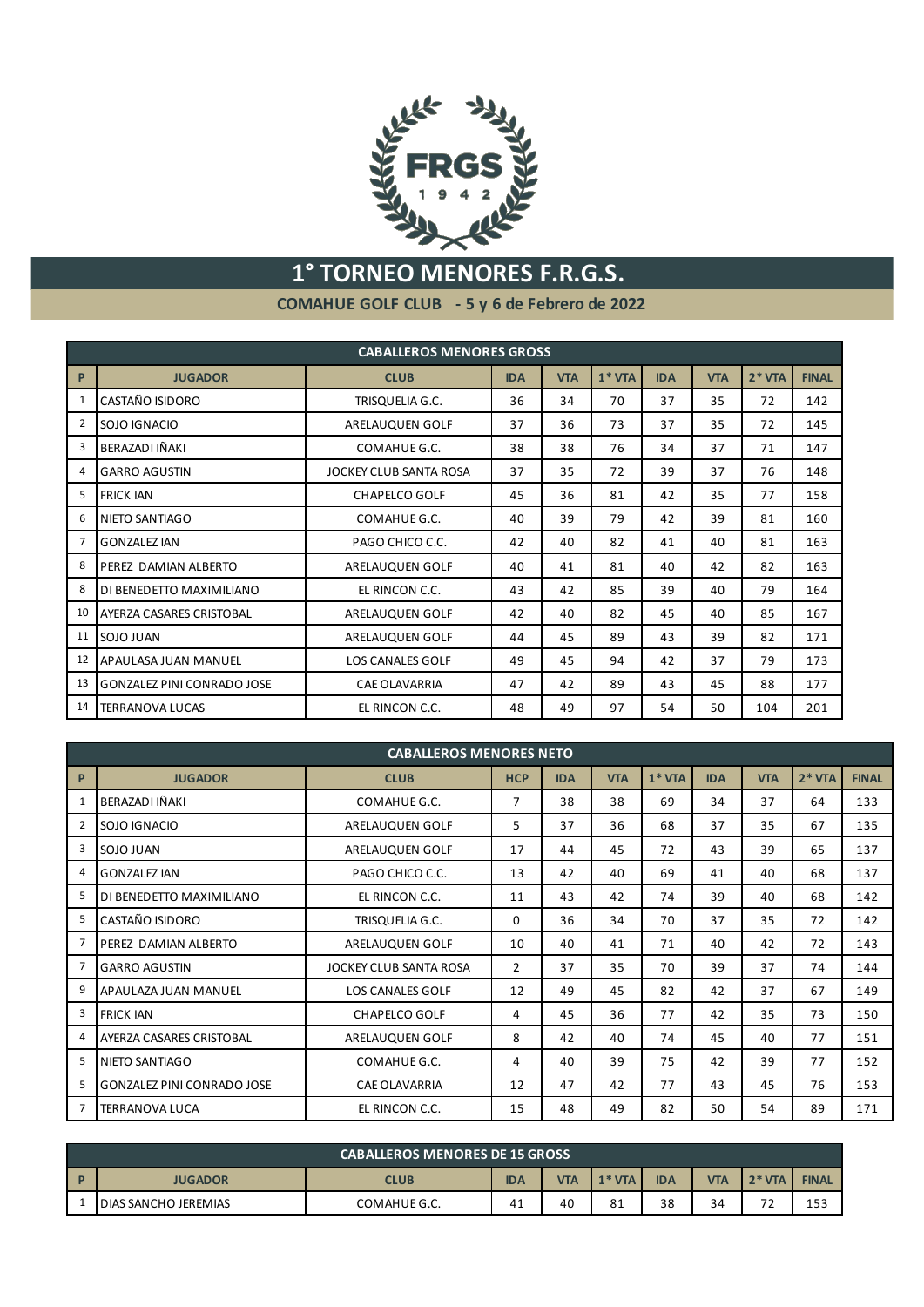| 2 | <b>TORRENS PEDRO</b>    | COMAHUE G.C.              | 42 | 39 | 81  | 37 | 36 | 73  | 154 |
|---|-------------------------|---------------------------|----|----|-----|----|----|-----|-----|
| 3 | CABANILLAS NICOLAS      | <b>CHAPELCO GOLF</b>      | 41 | 38 | 79  | 40 | 39 | 79  | 158 |
| 4 | DIAZ OVIEDO MARTINIANO  | <b>CAE OLAVARRIA</b>      | 51 | 38 | 89  | 43 | 45 | 88  | 177 |
| 5 | RODRIGUEZ GERONIMO      | TRISQUELIA G.C.           | 40 | 43 | 83  | 47 | 50 | 97  | 180 |
| 6 | <b>WAGNER SANTIAGO</b>  | GOLF SIERRA DE LA VENTANA | 47 | 47 | 94  | 46 | 51 | 97  | 191 |
|   | <b>ALBERTI PATRICIO</b> | JOCKEY CLUB SANTA ROSA    | 52 | 47 | 99  | 51 | 42 | 93  | 192 |
| 8 | ZARZUR FARUQ            | EL RINCON C.C.            | 52 | 49 | 101 | 53 | 53 | 106 | 207 |

|              | <b>CABALLEROS MENORES DE 13 GROSS</b> |                             |            |            |         |            |            |         |              |  |  |
|--------------|---------------------------------------|-----------------------------|------------|------------|---------|------------|------------|---------|--------------|--|--|
| $\mathbf{P}$ | <b>JUGADOR</b>                        | <b>CLUB</b>                 | <b>IDA</b> | <b>VTA</b> | $1*VTA$ | <b>IDA</b> | <b>VTA</b> | $2*VTA$ | <b>FINAL</b> |  |  |
|              | DI BENEDETTO LAUTARO                  | EL RINCON C.C.              | 45         | 38         | 83      | 43         | 40         | 83      | 166          |  |  |
|              | PEREGO PEDRO                          | CORONEL SUAREZ POLO CLUB    | 50         | 51         | 101     | 49         | 43         | 92      | 193          |  |  |
|              | VIGNALE JUAN PEDRO                    | TRISQUELIA G.C.             | 49         | 47         | 96      | 51         | 49         | 100     | 196          |  |  |
| 4            | <b>ARIAS VALENTIN</b>                 | AERO GOLF CLUB CNEL. SUAREZ | 45         | 52         | 97      | 57         | 52         | 109     | 206          |  |  |
| 5            | DIAS SANCHO BAUTISTA                  | COMAHUE G.C.                | 55         | 49         | 104     | 56         | 50         | 106     | 210          |  |  |
| b            | <b>BRIONES MAXIMILIANO</b>            | EL RINCON C.C.              | 59         | 54         | 113     | 56         | 56         | 112     | 225          |  |  |

|                | <b>CABALLEROS MENORES DE 15 y MENORES DE 13 NETO</b> |                                |            |            |            |          |            |            |         |              |
|----------------|------------------------------------------------------|--------------------------------|------------|------------|------------|----------|------------|------------|---------|--------------|
| P              | <b>JUGADOR</b>                                       | <b>CLUB</b>                    | <b>HCP</b> | <b>IDA</b> | <b>VTA</b> | $1°$ VTA | <b>IDA</b> | <b>VTA</b> | $2*VTA$ | <b>FINAL</b> |
| 1              | DIAS SANCHO JEREMIAS                                 | COMAHUE G.C.                   | 10         | 41         | 40         | 71       | 38         | 34         | 62      | 133          |
| 2              | <b>TORRENS PEDRO</b>                                 | COMAHUE G.C.                   | 8          | 42         | 39         | 73       | 37         | 36         | 65      | 138          |
| 3              | <b>ALBERTI PATRICIO</b>                              | JOCKEY CLUB SANTA ROSA         | 26         | 52         | 46         | 72       | 51         | 42         | 67      | 139          |
| 3              | ZARZUR FARUQ                                         | EL RINCON C.C.                 | 34         | 52         | 49         | 67       | 53         | 53         | 72      | 139          |
| 6              | <b>CABANILLAS NICOLAS</b>                            | <b>CHAPELCO GOLF</b>           | 6          | 41         | 38         | 73       | 40         | 39         | 73      | 146          |
| $\overline{7}$ | DI BENEDETTO LAUTARO                                 | EL RINCON C.C.                 | 9          | 45         | 38         | 74       | 43         | 40         | 74      | 148          |
| 8              | DIAZ OVIEDO MARTINIANO                               | <b>CAE OLAVARRIA</b>           | 14         | 51         | 38         | 75       | 43         | 45         | 74      | 149          |
| 9              | <b>PEREGO PEDRO</b>                                  | CORONEL SUAREZ POLO CLUB       | 20         | 50         | 51         | 81       | 49         | 43         | 72      | 153          |
| 10             | VIGNALE JUAN PEDRO                                   | TRISQUELIA G.C.                | 21         | 49         | 47         | 75       | 51         | 49         | 79      | 154          |
| 10             | RODRIGUEZ GERONIMO                                   | TRISQUELIA G.C.                | 13         | 40         | 43         | 70       | 47         | 50         | 84      | 154          |
| 12             | <b>BRIONES MAXIMILIANO</b>                           | EL RINCON C.C.                 | 33         | 59         | 54         | 80       | 56         | 56         | 79      | 159          |
| 12             | <b>WAGNER SANTIAGO</b>                               | GOLF CLUB SIERRA DE LA VENTANA | 16         | 47         | 47         | 78       | 46         | 51         | 81      | 159          |
| 14             | DIAS SANCHO BAUTISTA                                 | COMAHUE G.C.                   | 25         | 55         | 49         | 79       | 56         | 50         | 81      | 160          |
| 15             | <b>ARIAS VALENTIN</b>                                | AERO GOLF CLUB CNEL. SUAREZ    | 21         | 45         | 52         | 76       | 57         | 52         | 88      | 164          |

|              | <b>DAMAS CATEGORIA UNICA GROSS</b> |                             |            |            |         |            |            |         |              |  |  |
|--------------|------------------------------------|-----------------------------|------------|------------|---------|------------|------------|---------|--------------|--|--|
| $\mathbf{P}$ | <b>JUGADOR</b>                     | <b>CLUB</b>                 | <b>IDA</b> | <b>VTA</b> | $1*VTA$ | <b>IDA</b> | <b>VTA</b> | $2*VTA$ | <b>FINAL</b> |  |  |
|              | CASTRO MALENA                      | TRISQUELIA G.C.             | 36         | 38         | 74      | 38         | 38         | 76      | 150          |  |  |
|              | <b>FOIGEL LARA FERNANDA</b>        | COMAHUE G.C.                | 41         | 35         | 76      | 40         | 35         | 75      | 151          |  |  |
| 3            | CASTAÑO CLEMENTINA                 | TRISQUELIA G.C.             | 39         | 35         | 74      | 40         | 41         | 81      | 155          |  |  |
| 4            | <b>DEL RIO GUADALUPE</b>           | COMAHUE G.C.                | 42         | 41         | 83      | 44         | 40         | 84      | 167          |  |  |
| 5            | AYERSA CASARES BELEN               | ARELAUQUEN                  | 46         | 36         | 82      | 47         | 41         | 88      | 170          |  |  |
| 6            | <b>BAHIA MALENA</b>                | CAE OLAVARRIA               | 45         | 39         | 84      | 50         | 41         | 91      | 175          |  |  |
|              | <b>RUPPELL EMILIA</b>              | <b>CLUB DE GOLF PALIHUE</b> | 50         | 41         | 91      | 49         | 42         | 91      | 182          |  |  |
|              | <b>RATH ANDREINA</b>               | CLUB DE GOLF PALIHUE        | 51         | 54         | 105     | 52         | 50         | 102     | 207          |  |  |

|                                                                                                                                    | DAMAS CATEGORIA UNICA NETO                                                                                                                |  |  |  |  |  |           |  |  |  |
|------------------------------------------------------------------------------------------------------------------------------------|-------------------------------------------------------------------------------------------------------------------------------------------|--|--|--|--|--|-----------|--|--|--|
|                                                                                                                                    | $2*VTA$<br>$1*VTA$<br><b>VTA</b><br><b>IDA</b><br><b>HCP</b><br><b>VTA</b><br><b>FINAL</b><br><b>IDA</b><br><b>JUGADOR</b><br><b>CLUB</b> |  |  |  |  |  |           |  |  |  |
| $\overline{\phantom{0}}$<br>66<br>67<br>40<br>11<br>COMAHUE G.C.<br>42<br><b>IDEL RIO GUADALUPE</b><br>44<br>4 <sup>1</sup><br>. . |                                                                                                                                           |  |  |  |  |  | 122<br>ᅩᇰ |  |  |  |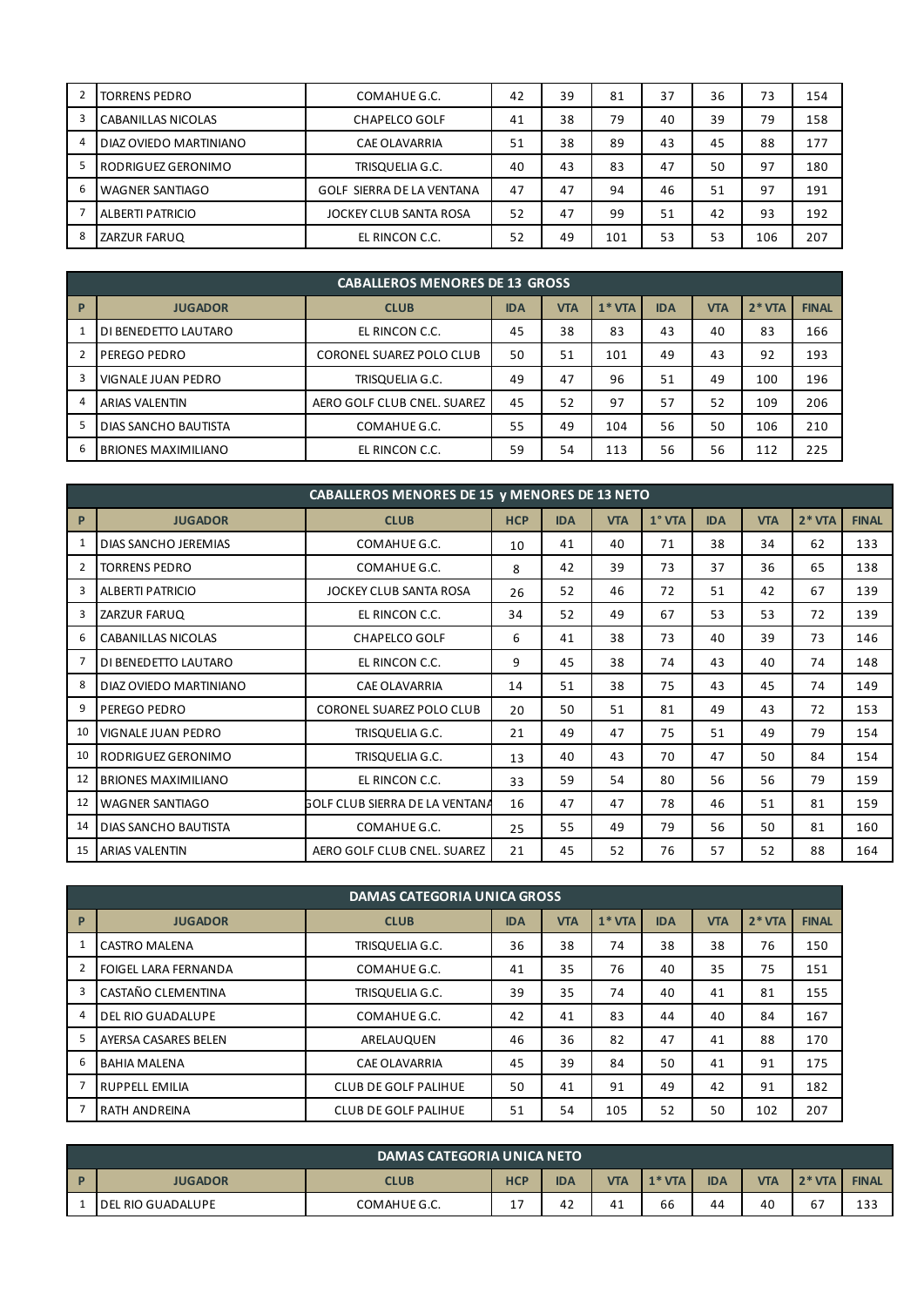|   | <b>FOIGEL LARA FERNANDA</b> | COMAHUE G.C.                |    | 41 | 35 | 69 | 40 | 35 | 68 | 137 |
|---|-----------------------------|-----------------------------|----|----|----|----|----|----|----|-----|
|   | CASTAÑO CLEMENTINA          | TRISQUELIA G.C.             |    | 39 | 35 | 67 | 40 | 41 | 74 | 141 |
|   | <b>BAHIA MALENA</b>         | <b>CAE OLAVARRIA</b>        | 15 | 45 | 39 | 69 | 50 | 41 | 76 | 145 |
|   | <b>CASTRO MALENA</b>        | TRISQUELIA G.C.             |    | 36 | 38 | 72 | 38 | 38 | 74 | 146 |
|   | RATH ANDREINA               | <b>CLUB DE GOLF PALIHUE</b> | 30 | 51 | 54 | 75 | 52 | 50 | 72 | 147 |
| b | RUPPELL EMILIA              | CLUB DE GOLF PALIHUE        | 16 | 50 | 41 | 75 | 49 | 42 | 75 | 150 |
|   | AYERSA CASARES BELEN        | ARELAUQUEN                  | 9  | 46 | 36 | 73 | 47 | 41 | 79 | 152 |

|                | <b>CABALLEROS ALBATROS</b> |                           |        |          |              |  |  |  |  |  |  |
|----------------|----------------------------|---------------------------|--------|----------|--------------|--|--|--|--|--|--|
| P              | <b>JUGADOR</b>             | <b>CLUB</b>               | 1° VTA | $2°$ VTA | <b>FINAL</b> |  |  |  |  |  |  |
| 1              | LUGE MAXIMO                | COMAHUE G.C.              | 43     | 44       | 87           |  |  |  |  |  |  |
| $\overline{2}$ | <b>TORRENS LUCA</b>        | COMAHUE G.C.              | 47     | 47       | 94           |  |  |  |  |  |  |
| 3              | <b>COSENTINO MATEO</b>     | EL RINCON C.C.            | 55     | 50       | 105          |  |  |  |  |  |  |
| 4              | LUZARDO JOSE DANIEL        | EL RINCON C.C.            | 52     | 53       | 105          |  |  |  |  |  |  |
| 5              | <b>KRAUS GREGORIO</b>      | EL RINCON C.C.            | 53     | 55       | 108          |  |  |  |  |  |  |
| 6              | <b>MARBAN EMMANUEL</b>     | GOLF SIERRA DE LA VENTANA | 57     | 56       | 113          |  |  |  |  |  |  |
| 7              | PERINI AUGUSTO             | COMAHUE G.C.              | 62     | 64       | 126          |  |  |  |  |  |  |
| 8              | WHALEY LUCA                | ARELAUQUEN GOLF           | 71     | 57       | 128          |  |  |  |  |  |  |
| 9              | SANPEDRO JUAN IGNACIO      | COMAHUE G.C.              | 86     | 61       | 147          |  |  |  |  |  |  |

|   | <b>DAMAS ALBATROS</b> |                |               |          |              |  |  |  |  |  |  |
|---|-----------------------|----------------|---------------|----------|--------------|--|--|--|--|--|--|
| P | <b>JUGADOR</b>        | <b>CLUB</b>    | $1^\circ$ VTA | $2°$ VTA | <b>FINAL</b> |  |  |  |  |  |  |
|   | <b>LUQUE MILAGROS</b> | EL RINCON C.C. | 51            | 51       | 102          |  |  |  |  |  |  |
| 1 | AYERSA GUADALUPE      | ARELAUQUEN     | 52            | 58       | 110          |  |  |  |  |  |  |
| 2 | DELLA VILLA BIANCA    | COMAHUE G.C.   | 63            | 62       | 125          |  |  |  |  |  |  |
| 3 | <b>ABSI EMILIA</b>    | COMAHUE G.C.   | 68            | 69       | 137          |  |  |  |  |  |  |

| <b>CABALLEROS EAGLES</b> |                               |                 |          |          |              |  |  |  |  |  |
|--------------------------|-------------------------------|-----------------|----------|----------|--------------|--|--|--|--|--|
| P                        | <b>JUGADOR</b>                | <b>CLUB</b>     | $1°$ VTA | $2°$ VTA | <b>FINAL</b> |  |  |  |  |  |
| 1                        | <b>FERNANDEZ GREGORIO</b>     | EL RINCON C.C.  | 47       | 46       | 93           |  |  |  |  |  |
| 2                        | <b>FRITZ GABRIEL</b>          | EL RINCON C.C.  | 49       | 45       | 94           |  |  |  |  |  |
| 3                        | <b>HERMANN LUCA</b>           | COMAHUE G.C.    | 51       | 55       | 106          |  |  |  |  |  |
| 4                        | <b>BARBEITO BENJAMIN</b>      | ARELAUQUEN GOLF | 52       | 55       | 107          |  |  |  |  |  |
| 5                        | <b>GAYDOU RODRIGUEZ LUCAS</b> | COMAHUE G.C.    | 50       | 61       | 111          |  |  |  |  |  |
| 6                        | SORBA VALENTINO               | COMAHUE G.C.    | 57       | 63       | 120          |  |  |  |  |  |
| 7                        | PERINI FAUSTO                 | COMAHUE G.C.    | 60       | 63       | 123          |  |  |  |  |  |
| 8                        | <b>GRASSO LUCIANO</b>         | EL RINCON C.C.  | 72       | 64       | 136          |  |  |  |  |  |
| 8                        | RAOX MARSELLA MAXIMILIAN      | ARELAUQUEN GOLF | 62       | 74       | 136          |  |  |  |  |  |
| 10                       | SUKAREVICIUS JUAN MARTIN      | COMAHUE G.C.    | 72       | 65       | 137          |  |  |  |  |  |

| <b>DAMAS EAGLES</b> |                           |                                  |          |          |              |
|---------------------|---------------------------|----------------------------------|----------|----------|--------------|
| P                   | <b>JUGADOR</b>            | <b>CLUB</b>                      | $1°$ VTA | $2°$ VTA | <b>FINAL</b> |
| 1                   | <b>TESONIERO MORENA</b>   | COMAHUE G.C.                     | 45       | 48       | 93           |
| 2                   | LANCE LUCIA               | TRES ARROYOS G.C                 | 55       | 52       | 107          |
| 3                   | <b>ABSI EVANGELINA</b>    | COMAHUE G.C.                     | 64       | 56       | 120          |
| $\overline{4}$      | VANZILLOTTA SULDAIS SOFÍA | <b>GOLF SIERRA DE LA VENTANA</b> | 64       | 59       | 123          |
| 5                   | <b>FERNANDEZ DELFINA</b>  | EL RINCON C.C.                   | 74       | 61       | 135          |
| 6                   | DESPERES MARIA PAZ        | TRES ARROYOS G.C                 | 71       | 68       | 139          |